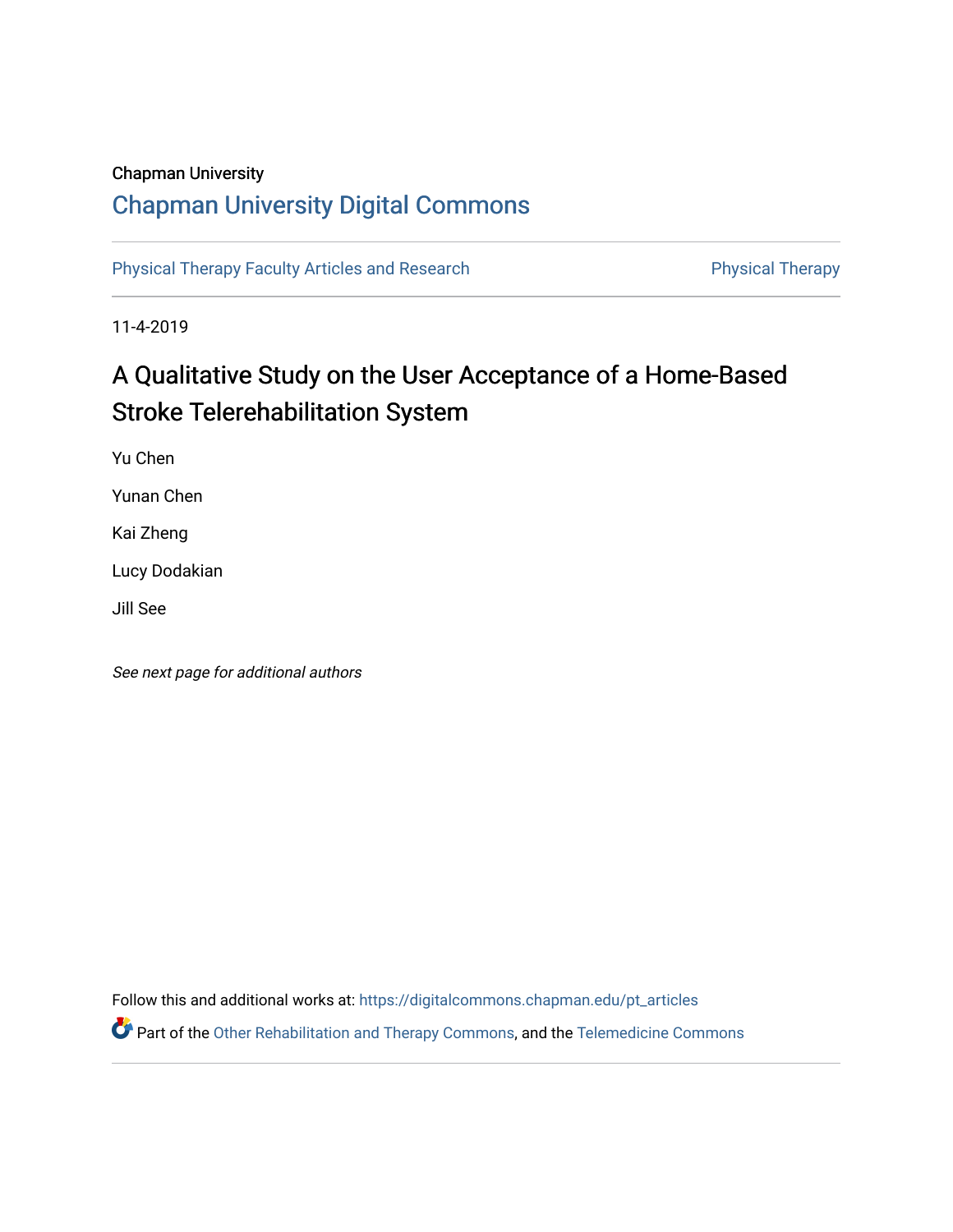### Authors

Yu Chen, Yunan Chen, Kai Zheng, Lucy Dodakian, Jill See, Robert Zhou, Renee Augsburger, Alison McKenzie, and Steven C. Cramer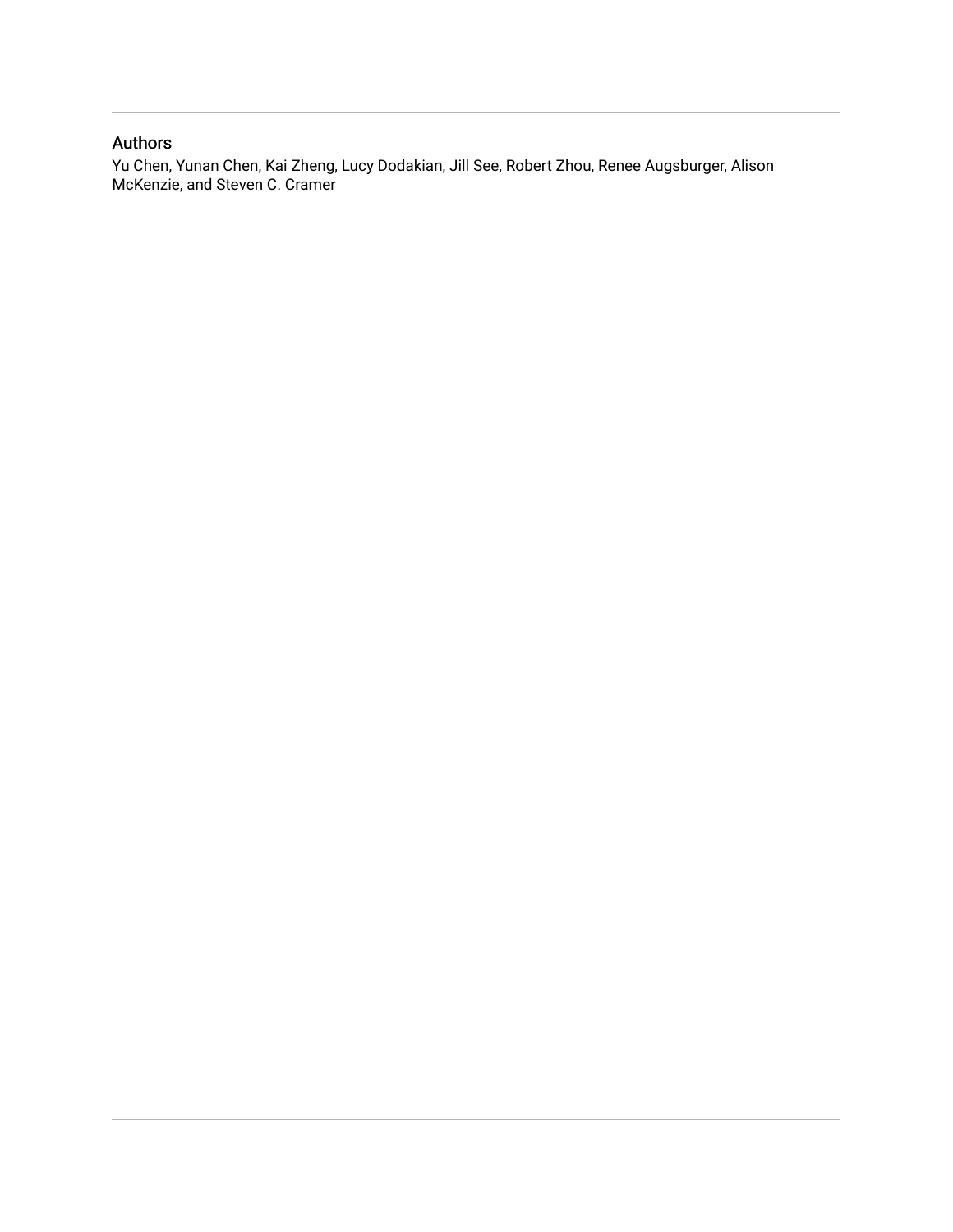## **A qualitative study on a home-based stroke telerehabilitation system**

Yu Chen<sup>a\*</sup>; Yunan Chen<sup>b</sup>; Kai Zheng<sup>b</sup>; Lucy Dodakian<sup>c</sup>; Jill See<sup>c</sup>; Robert Zhou<sup>c</sup>; Nina Chiu<sup>c</sup>; Renee Augsburger<sup>c</sup>; Alison McKenzie<sup>d</sup>; Steven C.  $Cramer^c$ 

*a School of Information Systems and Technology,San Jose State University, San Jose, California, USA; <sup>b</sup>Department of Informatics, University of California, Irvine, USA; <sup>c</sup>Department of Neurology, University of California, Irvine, USA; <sup>d</sup>Department of Physical Therapy, Chapman University,USA*

Corresponding author at: School of Information Systems and Technology, San Jose State University, San Jose, California. E-mail address: [yu.chen@sjsu.edu](mailto:yu.chen@sjsu.edu)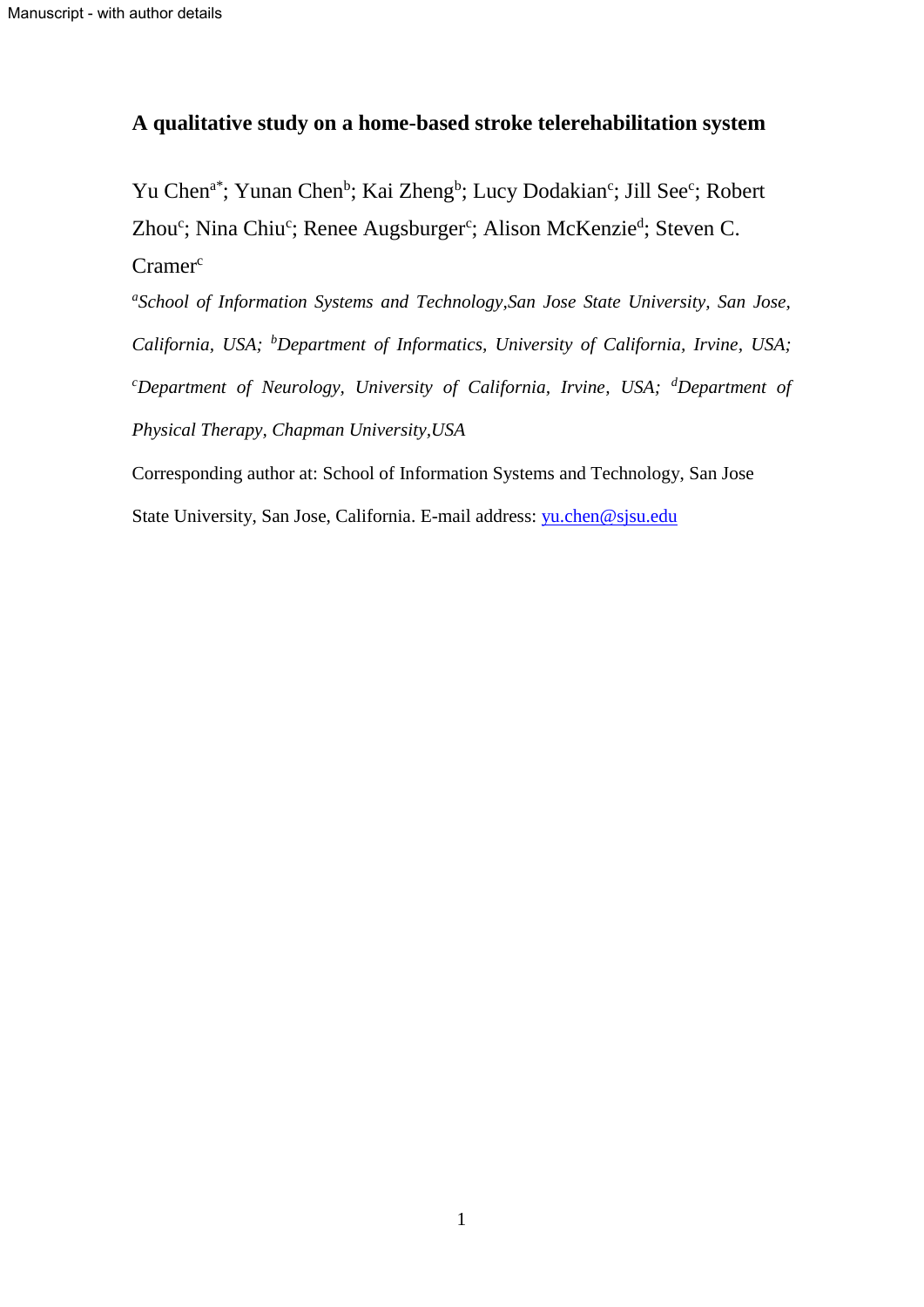#### A qualitative study on a home-based stroke telerehabilitation system

Objective: This paper reports a qualitative study of a home-based stroke telerehabilitation system. The telerehabilitation system delivers treatment sessions in the form of daily guided rehabilitation games, exercises, and stroke education in the patient's home. The aims of the current report are to investigate patient perceived benefits of and barriers to using the telerehabilitation system at home.

Methods: We used a qualitative study design that involved in-depth semistructured interviews with 13 participants who were patients in the subacute phase after stroke and had completed a six-week intervention using the homebased telerehabilitation system. Thematic analysis was conducted to analyse the data.

Results: Participants mostly reported positive experiences with the telerehabilitation system. Benefits included observed improvements in limb functions, cognitive abilities, and emotional well-being. They also perceived the system easy to use due to the engaging experience and the convenience of conducting sessions at home. Meanwhile, participants pointed out the importance of considering technical support and physical environment at home. Further, family members' support helped them sustain in their rehabilitation. Finally, adjusting difficulty levels and visualizing patients' rehabilitation progress might help them in continued use of the telerehabilitation system.

Conclusion: The telerehabilitation system studied provides patients with homebased access to rehabilitation games, exercises, stroke education, and therapists. Based on participants' qualitative feedback, it is a promising tool to deliver stroke rehabilitation therapies effectively and remotely to patients at home.

Keywords: stroke rehabilitation; telehealth; home-based; information technologies; qualitative study

#### **Introduction**

Stroke is a leading cause of serious and long-term disability in the United States [1].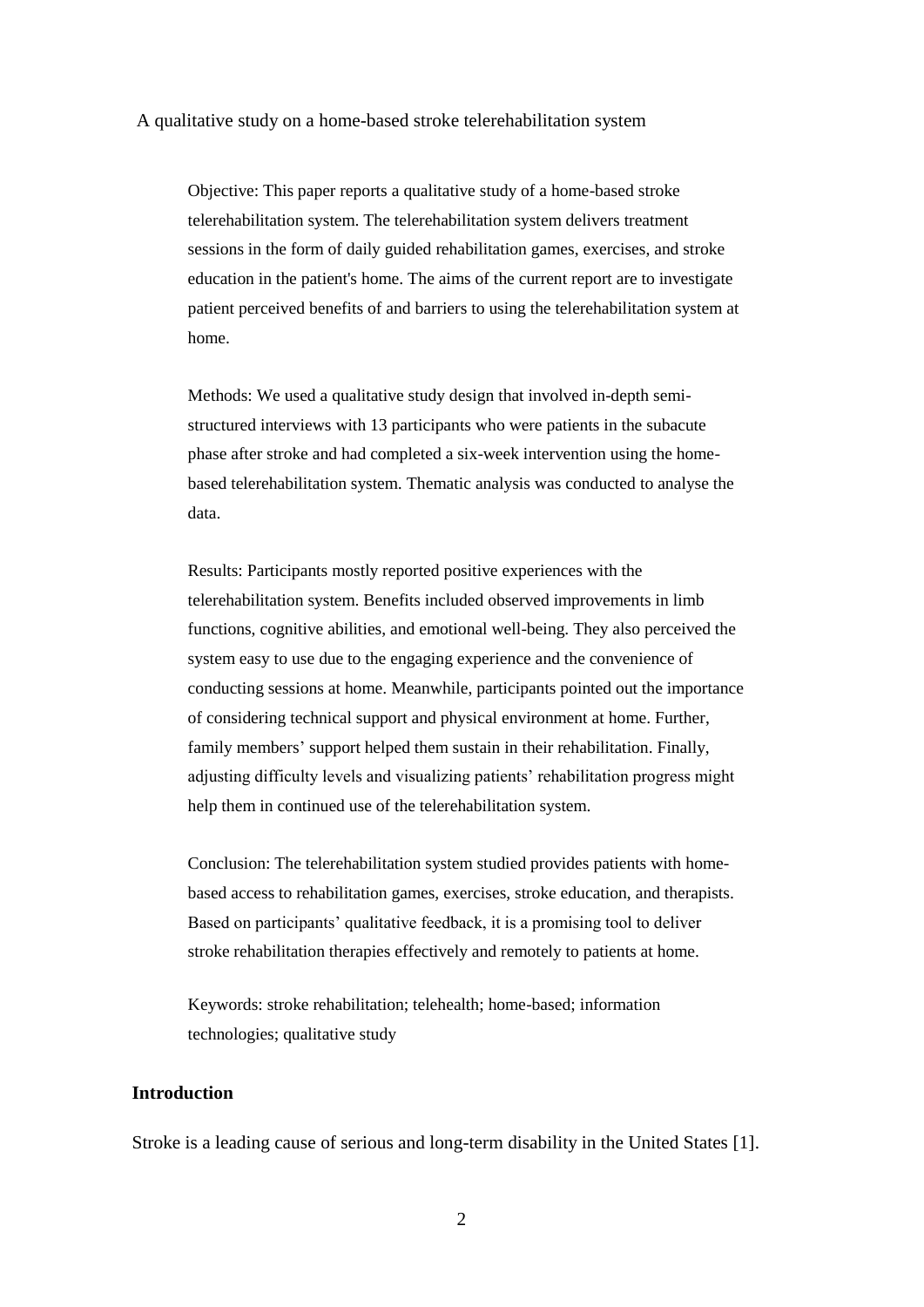After the initial days-weeks of acute care followed by rehabilitation therapy, patients with stroke still have a long and tedious recovery process in front of them, involving return of physical, speech, cognitive, and other functions. With the advance of information technologies (IT), numerous studies have investigated the feasibility and effectiveness of new tools and their design towards the purpose of facilitating additional methods to provide rehabilitation after stroke [2-12], such as telerehabilitation, video games, and robotics.

In this paper, we explore the user acceptance of a home-based stroke rehabilitation system that is comprised of games, exercises, education, and telecommunication. A pilot study of an earlier version of this system found high compliance and significant motor gains [13]. The current system delivers treatment sessions in the form of daily guided rehabilitation games, exercises, and stroke education in the patients' homes, with no live contact with study therapists. The telerehabilitation system also offers supervised therapy sessions guided by a study therapist through videoconferencing. To explore the acceptance issues, we conduct a qualitative interview study with 13 patients who completed a six-week trial of using the telerehabilitation system.

Overall, all participants rated their experience highly on the system. Among the features that enhanced their recovery, participants particularly endorsed the videoconference capability, which provided a channel for therapists to observe, correct, and provide feedback to patients. Most patients expressed that they established a personal connection with the therapist through use of the telerehabilitation system. By doing so, they felt less isolated and more positive and connected. Effort expectancy comprised of participants' engaging experience using the system, being motivated by their own

3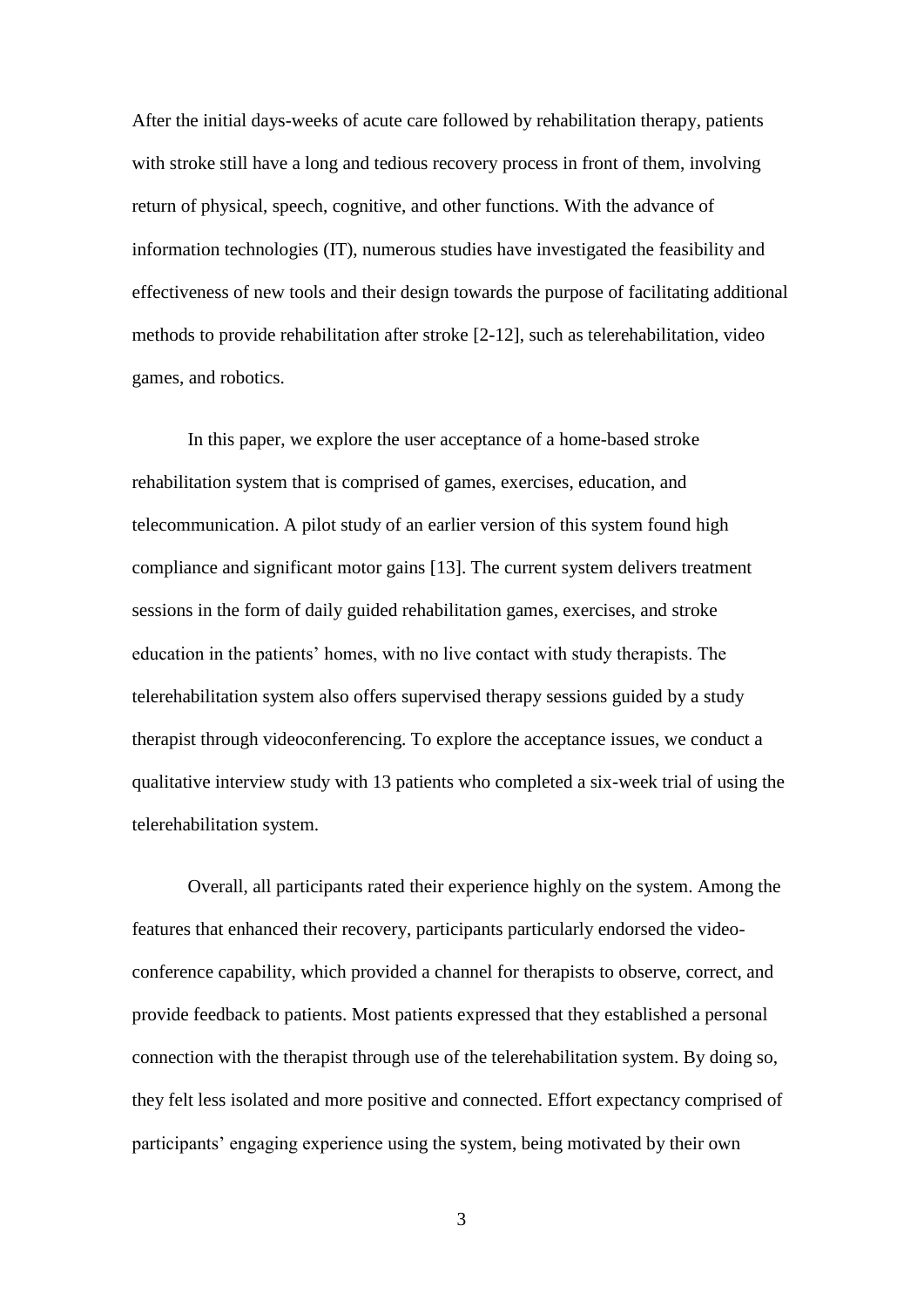progress and the therapist, and the flexibility of schedule and location. Furthermore, facilitating factors (e.g., physical space at home and internet connection) as well as the perception of their family members influenced their use and acceptance of the system.

#### **Methods**

We used a qualitative study design that involved in-depth semi-structured interviews with 13 patients with stroke who were enrolled in a clinical trial of arm motor rehabilitation therapy and were randomized at the University of California, Irvine to receive a six-week intervention program using a novel home-based telerehabilitation system designed to improve motor recovery and patient education after stroke [14]. All interviews and data analysis were performed blinded to all study-related assessments.

#### *Recruitment*

The study was conducted in the Greater Los Angeles Area. Participants were recruited by referral from their doctors, therapists, and hospitals where they received health care services. Participants contacted the research team if they were interested in the study. They then underwent initial assessment on the functional abilities of their upper limbs by a licensed physical or occupational therapist who was part of the research team during the screening visit. The inclusion and exclusion criteria for study eligibility are shown in Table 2.

#### *Intervention*

The telerehabilitation system is comprised of four main components: games, exercises, education, and telecommunication (Table 1, Figure 1). The system delivers treatment sessions in the form of daily guided rehabilitation games, exercises, and stroke education in the patient's home. See Appendix 2 for more details. In this trial, for subjects randomized to the telerehabilitation group, members of the research team delivered the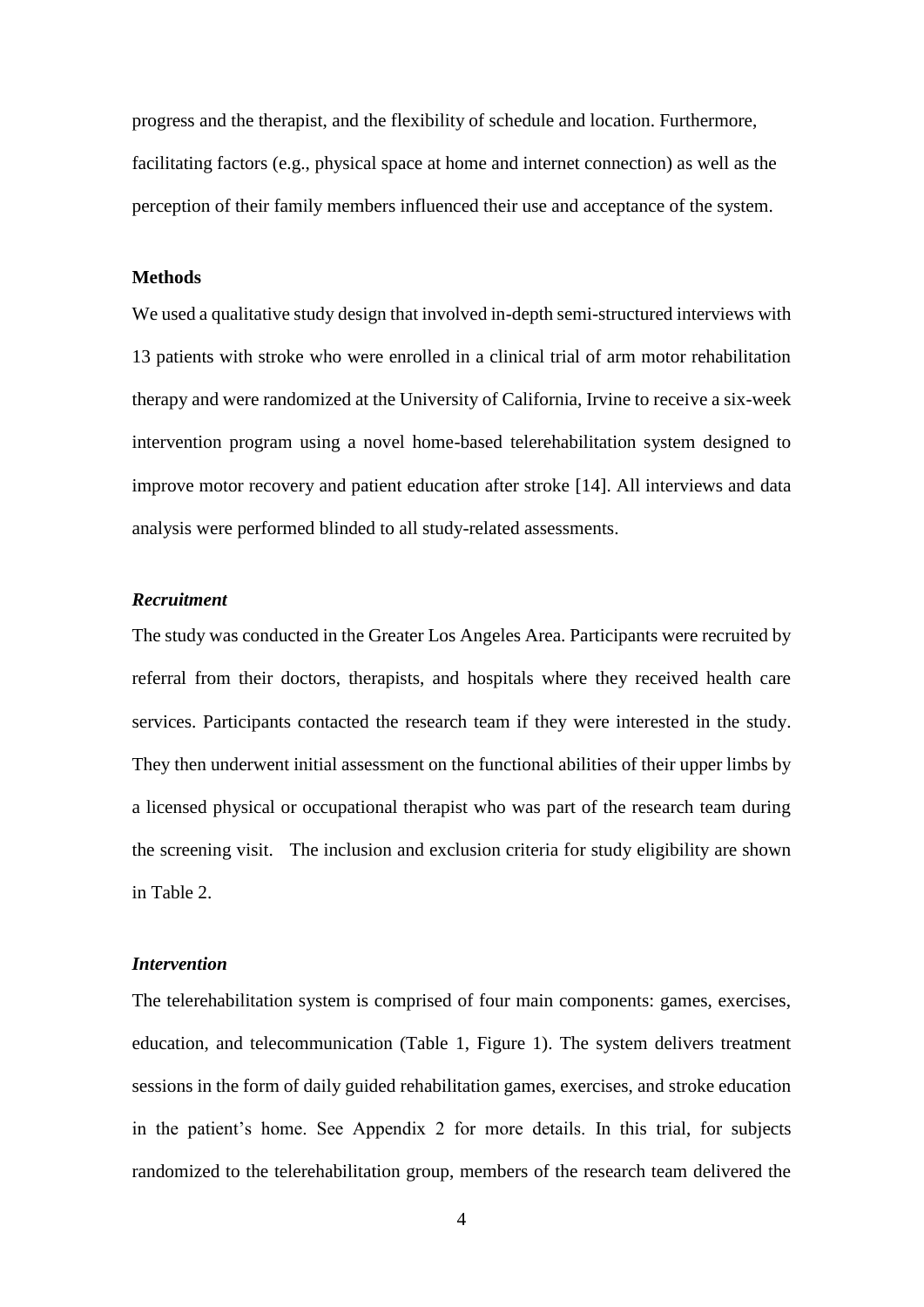telerehabilitation system to the subject's home, set it up, confirmed functionality, and reviewed use of the system with the subject. Patients were assigned a guided rehabilitation program using the system for 70 minutes at a fixed time every day, 6 days per week, over 6-8 weeks.

#### *Data collection methods*

We conducted interview studies in order to gain an in-depth understanding of patients' experience of using the telerehabilitation system. We contacted participants after they completed all trial components. We conducted interviews with 13 patients who completed the study and were randomized to the telerehabilitation group. All 13 participants (see Table 3) who were contacted agreed to participate in the semi-structured interview. Among them, nine of the interviews were conducted at participants' homes where the devices had been installed, and four interviews were conducted at the university enrolment site. Nine patient participants were accompanied by one caregiver who helped clarify or supplement the answers.

After obtaining informed consent from participants to take part in the current qualitative research study, we interviewed them and asked questions about their history of stroke and treatment, motivation in participating in their study, experience in using the telerehabilitation system, and intention to use the system in the future. With participants' permissions, we audio recorded the interviews. Participants were informed that they could discontinue the interview at any time. Each interview took around one hour. Subjects were provided \$25 as compensation for their time.

#### *Data Analysis*

All interviews were transcribed verbatim. We removed identifiable data and replaced patient names with pseudonyms to protect participant's privacy. We input the transcripts

5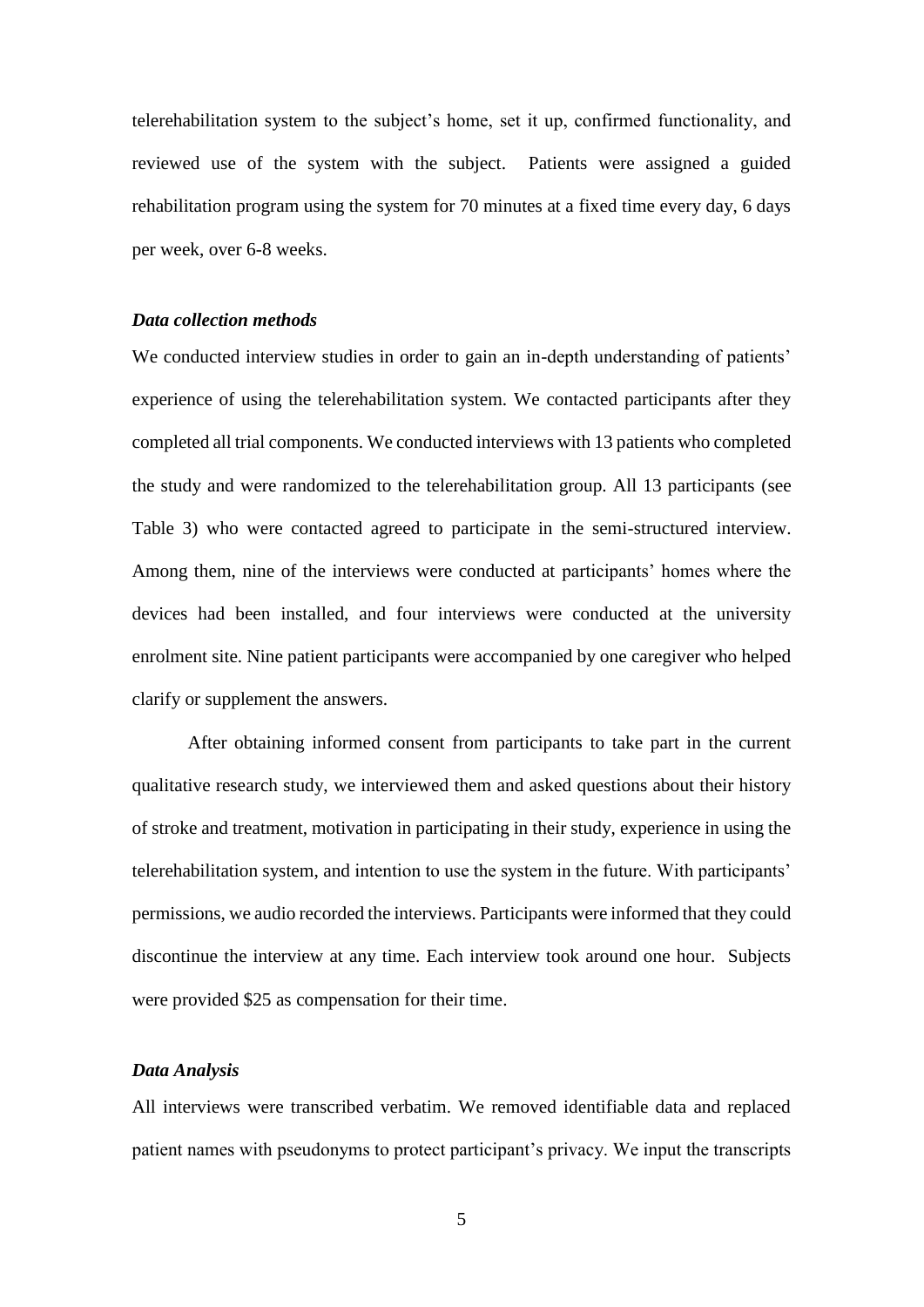into DeDoose, a web application for qualitative data analysis.

We analysed user acceptance of the telerehabilitation system based on the Unified Theory of Acceptance and Use of Technology (UTAUT) [15], a model of information system/information technology acceptance and use. The model describes four factors that would influence a user's attitude, behavioural intention and use behaviour of an information system or information technology: performance expectancy, effort expectancy, social influence, and facilitating conditions. We present findings about these four factors when patients used the telerehabilitation system. Based on the results of open coding related to UTAUT about using the telerehabilitation system, we report the themes and sample interview quotes in the next section. We used pseudonyms to protect patients' privacy.

#### **Results**

#### *Performance expectancy*

In the context of health information technology, we define *performance expectancy* as the degree to which the patients believe that using the system enhances their health conditions in physical, mental, and social/emotional aspects.

#### *Perceived improvement in physical abilities*

Overall, patients reported different levels of improvement in their physical conditions after the six weeks of study therapy. Some participants demonstrated their enhanced dexterity, strength, and endurance by comparing how their arms functioned at the end of therapy in contrast with what they were like before therapy. For P1, she mentioned *that "my arm started getting a little stronger I could reach more you know in and I practiced I started reaching for the refrigerator with my right hand and door knobs."*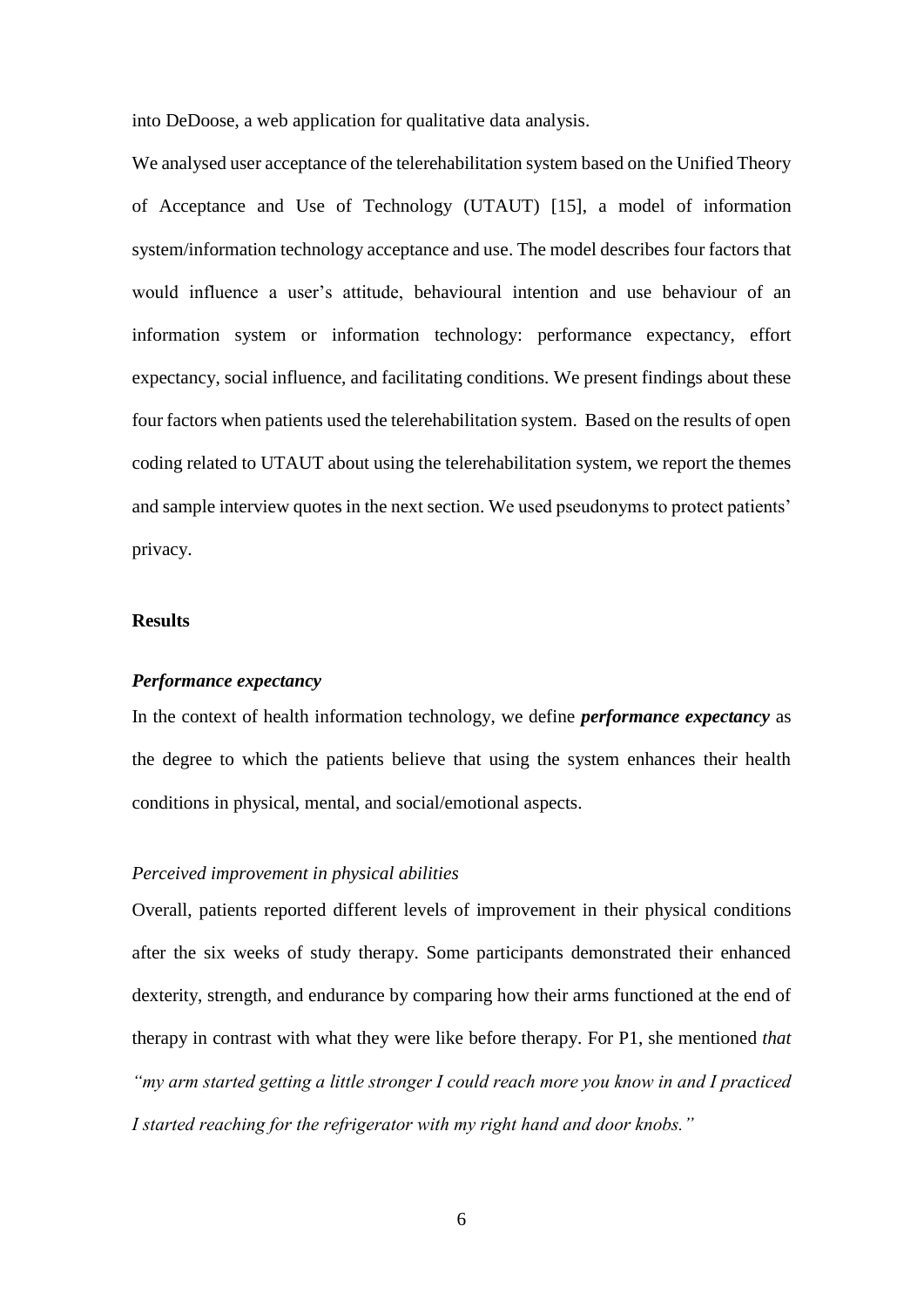Among all the components of the system, all participants rated highly their experience using the videoconference, which provided a channel for therapists to observe, correct, and provide feedback and encouragement. First, participants emphasized that they were able to obtain feedback from the therapist on their exercise. During the session, the therapists would go over many games and exercises with the patients and watch participant movements, and they could verbally correct exercise performance, make adjustments, and answer questions. Afterwards, offline, therapists could adjust game choices or game difficulty parameters (e.g., game speed, duration, or difficulty level) to adapt to a patient's progress and preferences. For example, P7 appreciated that the therapist could watch her doing the exercises and correct them when necessary: "*I enjoy giving clarification on how to do the exercises. I can see you can't do that well put your hand in your whatever and she would tell me this is the alternate way. She would tell me start from the shoulder or whatever. If I could not do each exercise, she would watch, give some little corrections ..."* Participants also liked that video-conferencing provides a visual feedback to the therapists to adjust the games and adapt to their preferences.

#### *Perceived improvement in mental well-being*

Some patients also experienced enhanced cognitive skills through playing games*.* As the caregiver of P3 helped add: *"It was a great help mentally…. He was confused in a few things. He started your program, I noticed he started to become better… For example, what day is today? Monday? Remember? What month?"* In addition, the education component also helped them learn about stroke that they were unaware of before. For most of the participants, the questions were rated as easy but nonetheless also helped them exercise their cognitive abilities. Some participants reported enhanced memory after playing the games.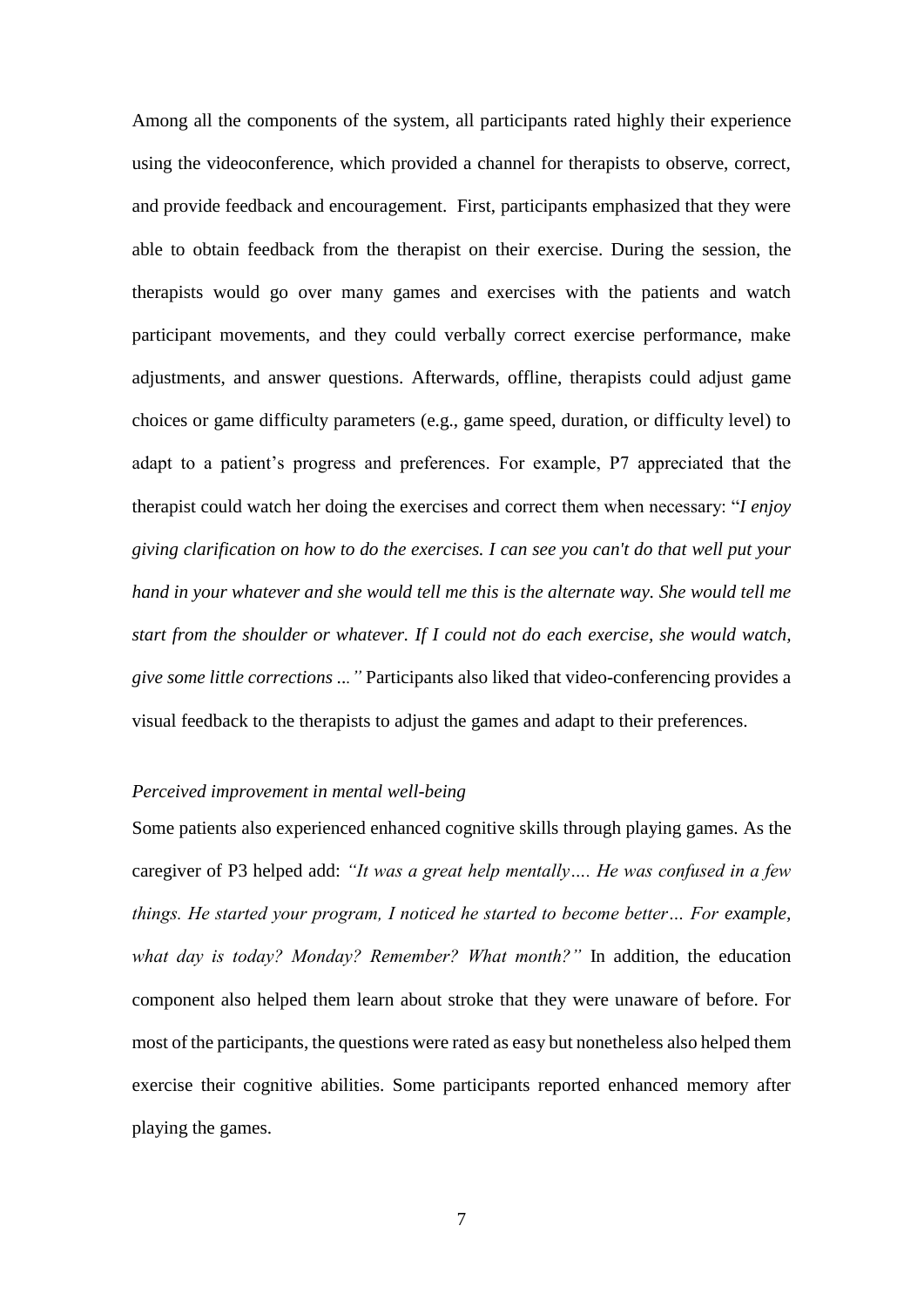#### *Perceived improvement in social-emotional well-being*

Some patients also reported that they felt more socially connected after using the system. Some considered talking to the therapist as a way to socially connect with others. They described becoming more isolated after their stroke, often caused by their limitations in mobility. However, the video-conferencing allowed them to talk to their therapist and therefore feel more connected. As the caregiver of P2 added: *"being alone here in the house with nobody but me and the dog, she would enjoy another woman coming ... and I think she really enjoyed that."* Through socially connecting with others, participants experienced more positive mood. Most patients expressed that they established a personal connection with the therapist through use of the telerehabilitation system. By doing so, they felt less isolated and more positive and connected.

#### *Effort expectancy*

Overall, participants considered the system easy to learn and easy to use because of the engaging exercise experience provided by the games, the external and internal motivation in using the system, as well as the convenience of conducting the exercises at home.

#### *Perceived engaging experience*

All participants agreed that playing games made the rehabilitation experience more enjoyable. In particular, participants liked the variety of the games they had been exposed, such as poker, shooting, and driving games. For example, many patients liked the game "Shooting Ducks" because they like doing action games, and some liked the driving game because the skills could be adapted to real life when they eventually returned to driving. Some liked poker because they used to play poker in their daily lives and it helped them gain a sense of recovering towards prior hobbies. As P7 mentioned, *"I like to drive because I had to work a little bit to get in, … I really like the blackjack because I think it*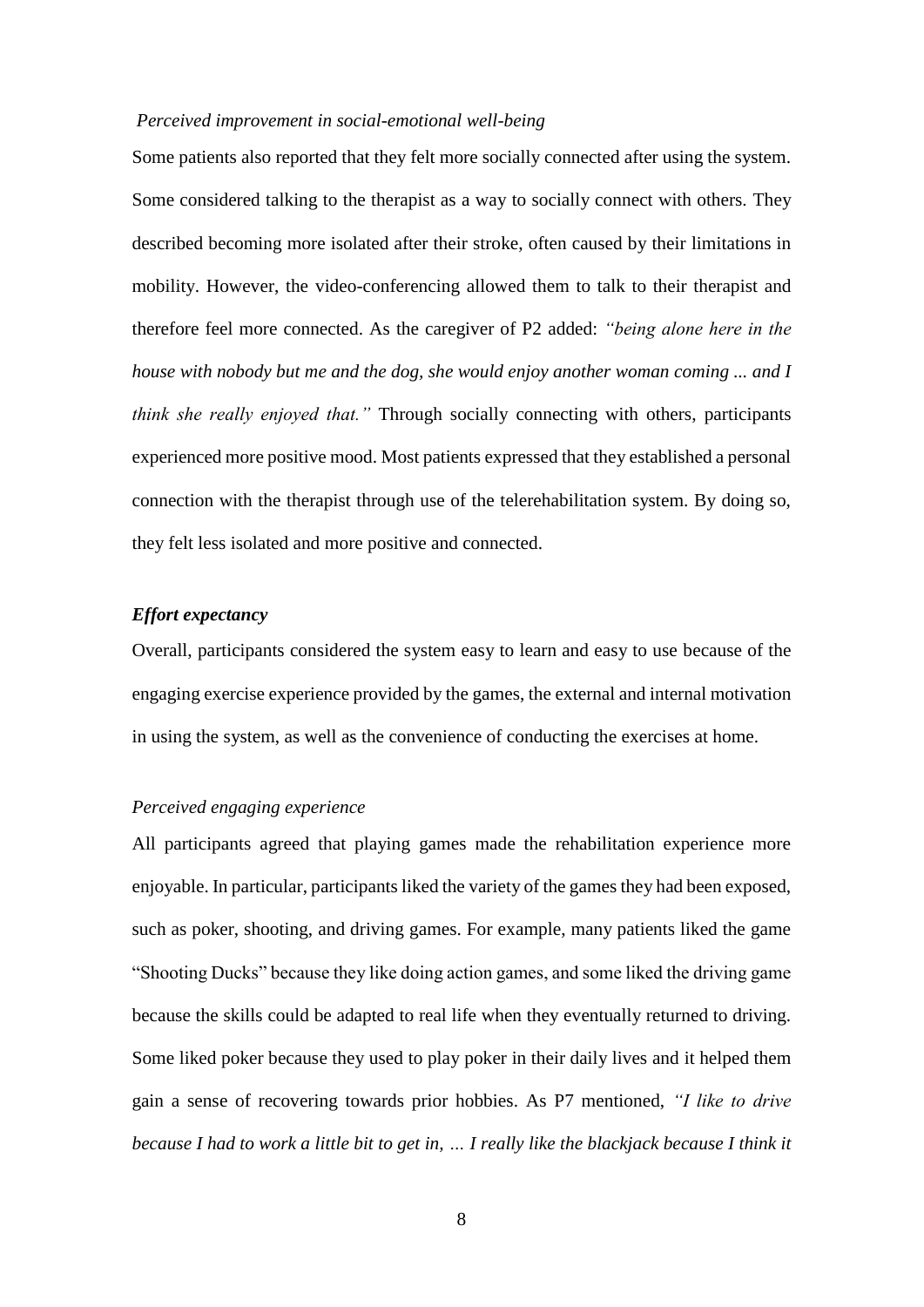*did better there than it did Vegas. And the poker was fun even though I don't play poker."* Through choosing and playing a variety of games, participants perceived the exercises to be more engaging compared with conventional repetitive rehabilitation exercises.

#### *Motivation to conduct the exercises*

Patients reported both external and internal motivation for performing their exercises. Externally, communicating with therapists three times a week held patients accountable for conducting the exercises. Several patients mentioned that even though they were aware that their previous rehabilitation therapy exercises, prescribed prior to study participation, were essential for recovery, sometimes they had been too tired or busy, and therefore in the past they had tended to skip sessions at times. However, during study participation, they knew that a therapist would connect and talk with them, and so they felt more obliged to complete their assignments, including in comparison to working with the system by themselves. Internally, witnessing their progress over time helped participants maintain continued use of the telerehabilitation system. In particular, they noticed the progress when they could play the games faster, easier, and with higher scores, when they observed improvement in conducting their activities of daily living, and when they received evaluation and feedback from their therapists. Overall, the external and internal motivation that drove patients to stay in the telerehabilitation program reduced their perceived effort for engaging in this rehabilitation program.

#### *Convenience in home-based rehabilitation*

All patients commented that being able to conduct rehabilitation at home has made rehabilitation much more convenient compared with having to travel to a healthcare professional. They could also adjust the time in using the system, which is more convenient than scheduling a specific time with their therapist. The convenience in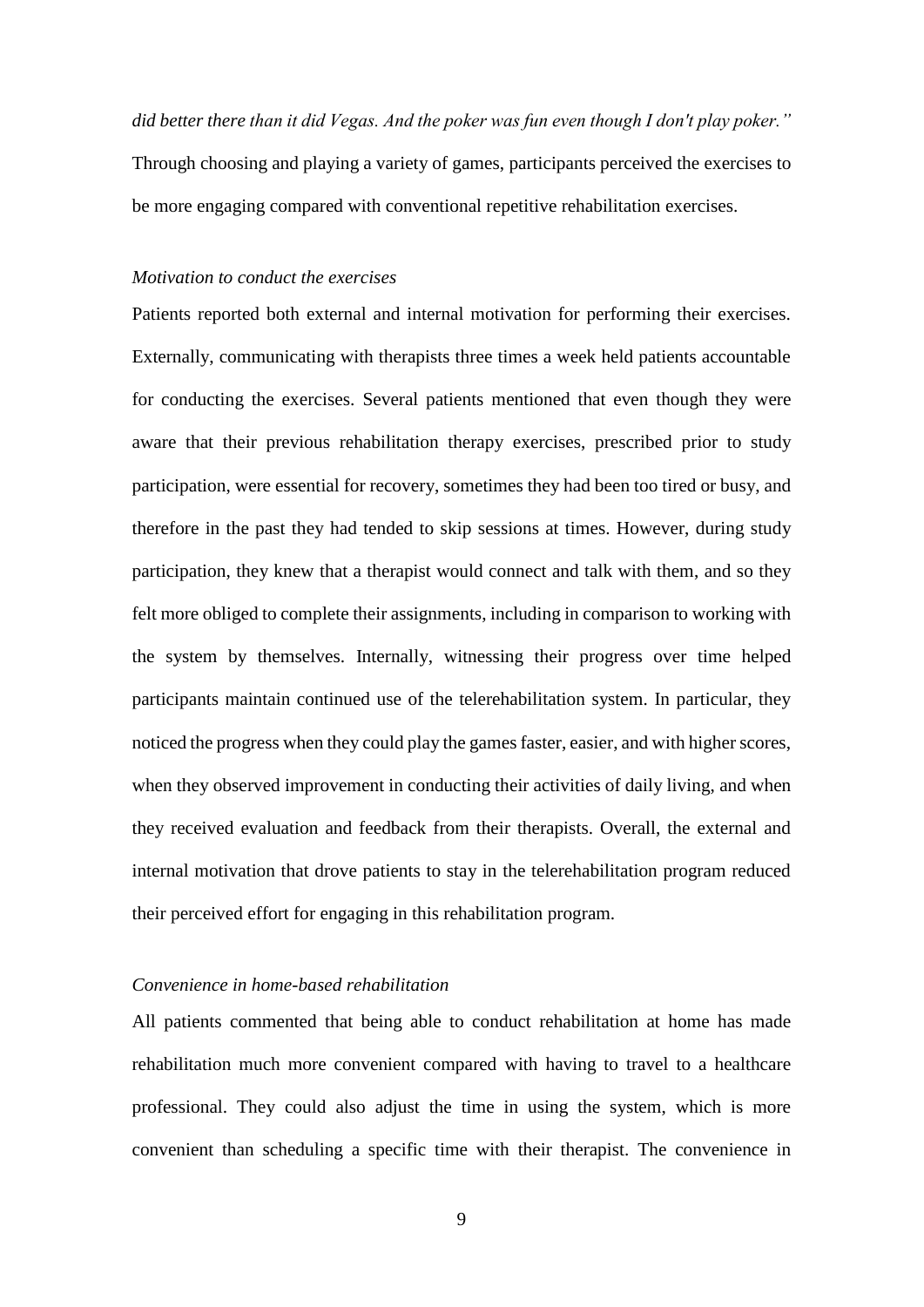location and time also made it easier to for patients to have higher doses of therapy compared to that achieved when having to travel to a therapist at a scheduled time. As P2 reported: "*it was very convenient. You could go over there in your robe or pyjamas and do it if you didn't want to get up at 8 o'clock in the morning and get ready to*…" Using home-based rehabilitation systems also saved effort for some caregivers. For example, C7 compared her experience as a caregiver in the telerehabilitation system with sessions with the therapists in person. *"I would go with her to watch what was being done and what the goal was, how it was supposed to be, sort of continuity of care. In other words, I could learn enough to watch what she was doing at home.*" Therefore, the home-based telerehabilitation system saved users' effort in traveling to the therapists at specific time and freeing caregivers from accompanying them.

#### *Facilitating conditions*

Some participants also wished that they could have better facilitating conditions in terms of technical issues, physical space, and schedule. Three participants reported minor technical issues at the beginning of the study but appreciated that they were able to receive support in time. For example, P7 reported that the camera used for video-conferencing occasionally fell, which made them frustrated. Being provided a channel where they could always reach out for technical support was considered essential for both patients and caregivers. Physical space is the second facilitating factor raised by the patients. Two patients mentioned that they had limited space in their homes. Therefore, despite of all the benefits of the telerehabilitation systems, they found it inconvenient at times. The third facilitating factor is the time. Two participants mentioned that even though they were able to receive larger dose of therapy compared with visiting the therapist, they also reported time constraints. For example, P4 mentioned he had to suspend some daily tasks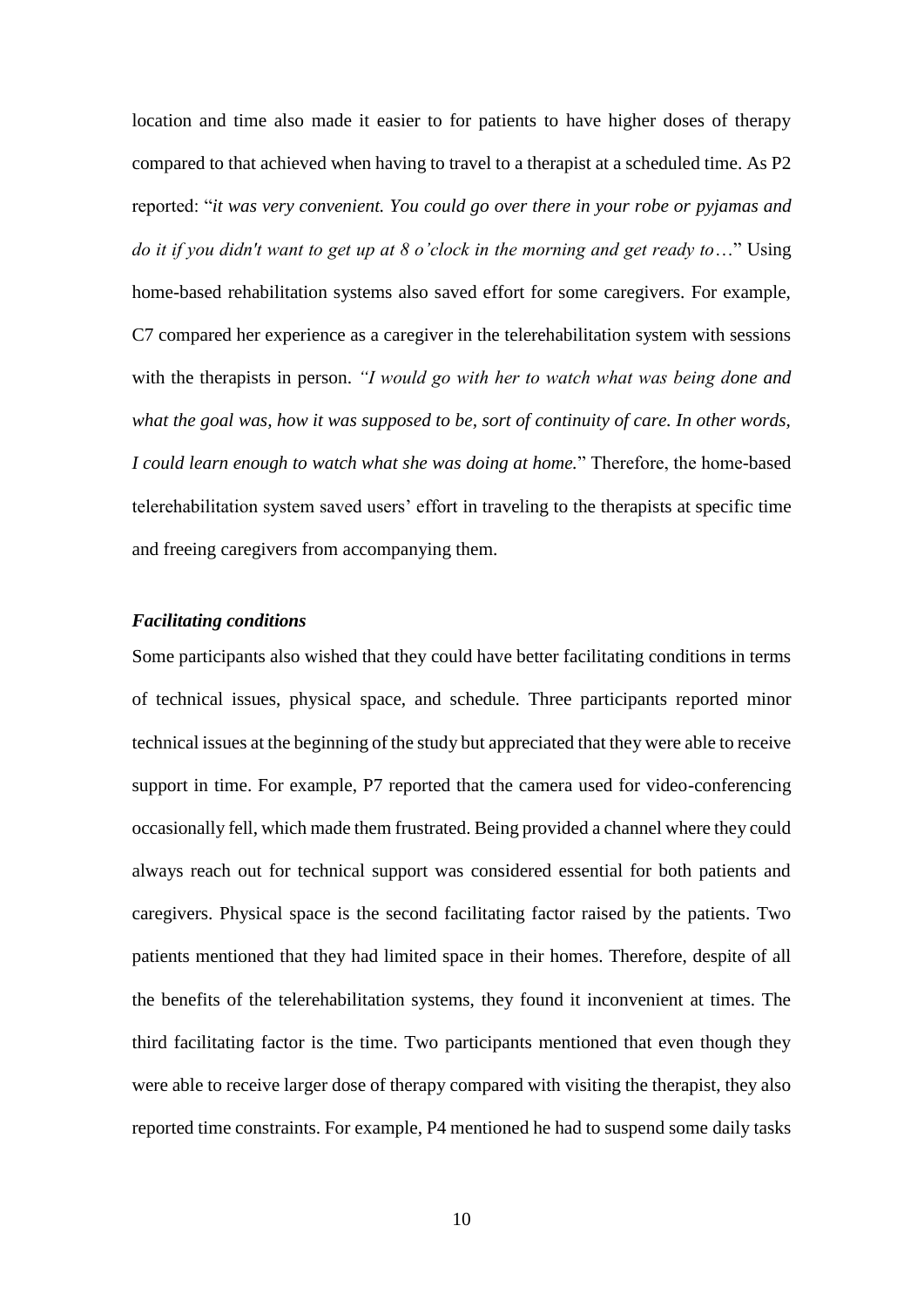if he was going to use the telerehabilitation system for six days a week. He wished for a less intense schedule, such as two days a week.

#### *Social influence*

Three participants mentioned social influence when using the telerehabilitation system. Besides caregivers, social influence mainly came from family members. For example, For P2, *"I have a son who comes in and out of the house about once a week and he was thrilled over anything that I was getting to help. And they have the children that are ten and twelve at that time. And the kids were really good because they realized it was grandma's therapy and they didn't bother it."* Even though the system was used by a single user and not in a social model, our participants reflected that being able to receive attention from their friends and family motivated them to continue engaging in their therapy using this system.

#### *Behavioural intention*

We asked about their behavioural intention: whether they will continue to use the system in the future. Most participants agreed they would want to use the system in the future. However, participants also expected a number of improvements to the system to enable long-term usage, particularly improved ability to adapt game difficulty and to show progress over time.

First, participants expected that the difficulty of the games and exercises could be adapted to their progress over time. As our participants reflected, they had experienced improvement after using the system for six weeks. If they were to continue using the system in the long run, the system would need to keep challenging them. For example, P1 mentioned*: "You get to a point where you feel really easy so there had to be more* 

11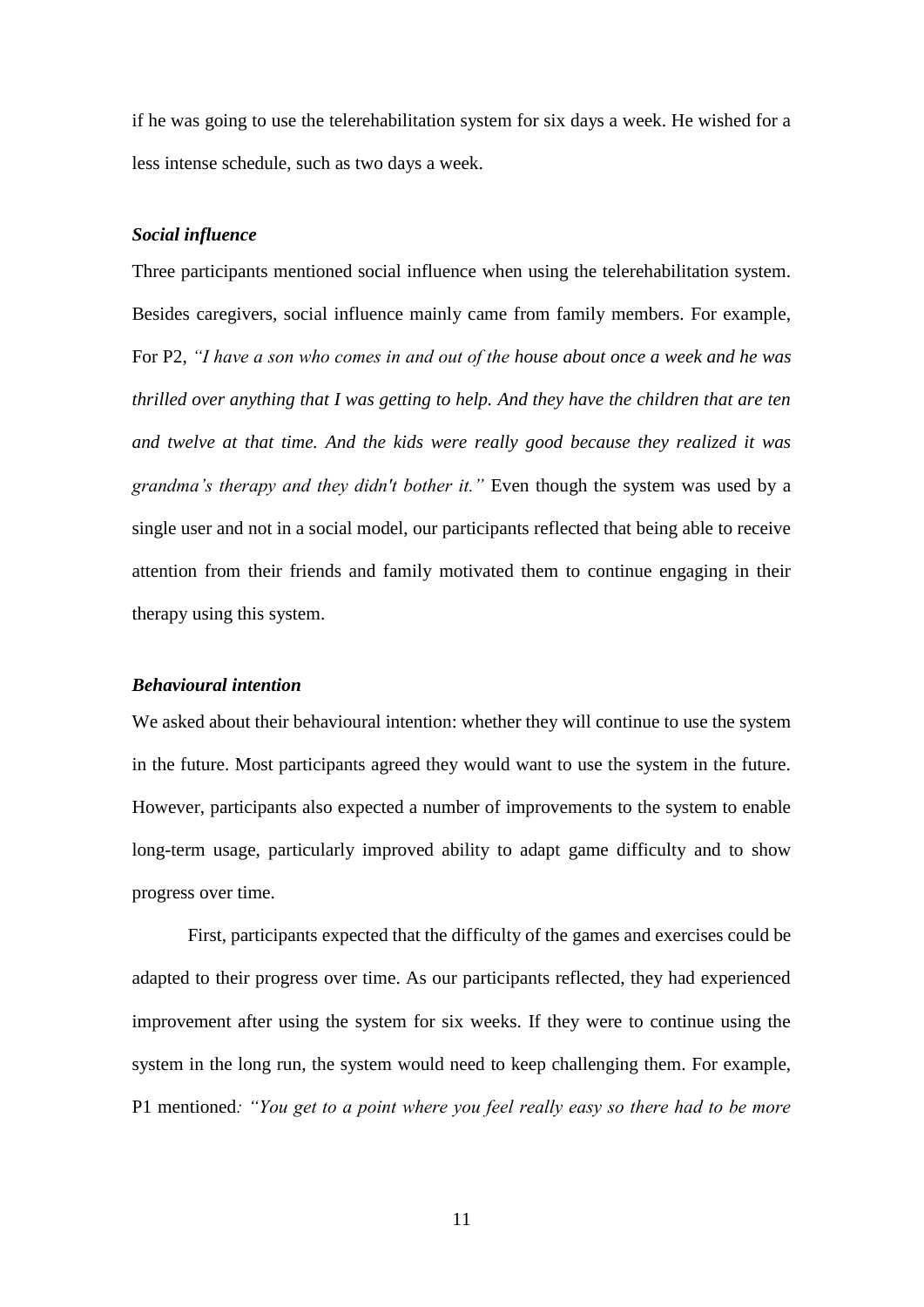*goals that we had to meet because if you're not improving then you know there's no sense in doing it over and over again."*

Second, participants wished to visually see their progress over time. As mentioned earlier, participants were motivated when they subjectively experienced progress or their caregivers observed the progress. However, they also wished to view their data in the long run. Being able to see the progress over time could motivate them to make continuous improvement.

#### **Discussion**

This article reports the findings of a qualitative study of a telerehabilitation system for patients to conduct upper limb therapy sessions at home through therapy games, exercises, videoconferencing with therapists, and education. We conducted interviews with 13 patients who had completed a 6-week trial with the telerehabilitation system. We qualitatively analyzed the data in four aspects that determine a user's acceptance towards a technology following the UTAUT technology acceptance model: performance expectancy, effort expectancy, social influence, and facilitating factors. We further present users' intention and suggestions when considering theoretical use of the system for a longer term. Finally, drawn from the findings, we discussed three implications in designing technologies that facilitate stroke rehabilitation: design for individualized rehabilitation plan, design for engagement, and design for the home environment.

#### **Acknowledgements**

This work was supported by the National Science Foundation [grant number HCC-1219197] and National Institutes of Health [grant number K24HD074722].

12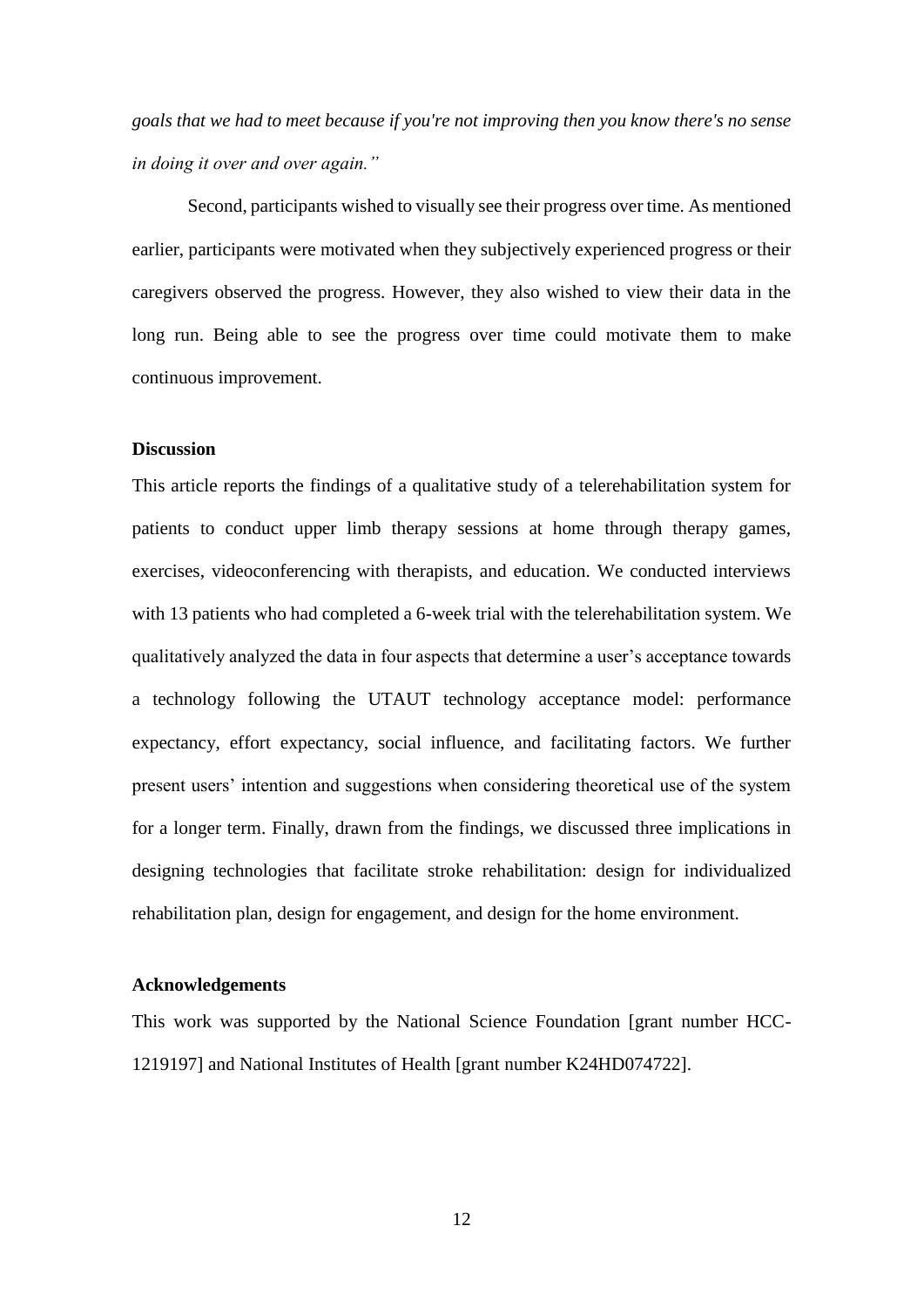#### **Conflicts of interest**

Dr. Cramer has consulted for MicroTransponder, Dart Neuroscience, Roche, Neurolutions, Regenera, Abbvie, SanBio, and TRCare.

#### **References**

- 1. Stroke Information | cdc.gov. https://www.cdc.gov/stroke/index.htm. Accessed October 26, 2018.
- 2. Kwakkel G, Kollen BJ, Krebs HI. Effects of robot-assisted therapy on upper limb recovery after stroke: a systematic review. *Nnr*. 2007:1-11. doi:10.1177/1545968307305457.
- 3. Prange GB, Jannink MJ a, Groothuis-Oudshoorn CGM, Hermens HJ, Ijzerman MJ. Systematic review of the effect of robot-aided therapy on recovery of the hemiparetic arm after stroke. *J Rehabil Res Dev*. 2006;43(2):171-184. doi:10.1682/JRRD.2005.04.0076.
- 4. Sivan M, O'Connor RJ, Makower S, Levesley M, Bhakta B. Systematic review of outcome measures used in the evaluation of robot-assisted upper limb exercise in stroke. *J Rehabil Med*. 2011;43(3):181-189. doi:10.2340/16501977-0674.
- 5. Pascual-Leone A. Training modalities in robot-mediated upper limb rehabilitation in stroke: a framework for classification based on a systematic review. *J Neuroeng Rehabil*. 2014;11(1):111. doi:10.1186/1743-0003-11-111.
- 6. Sheng B, Zhang Y, Meng W, Deng C, Xie S. Bilateral robots for upper-limb stroke rehabilitation: State of the art and future prospects. *Med Eng Phys*. 2016;38(7):587-606. doi:10.1016/j.medengphy.2016.04.004.
- 7. King M, Hijmans J, Sampson M, Satherley J, Hale L. Bilateral movement training with computer games for stroke rehabilitation. *Proc 4th Int Conv Rehabil Eng \& Assist Technol (iCREATe '10)*. 2010:Article 20, pp 1-4.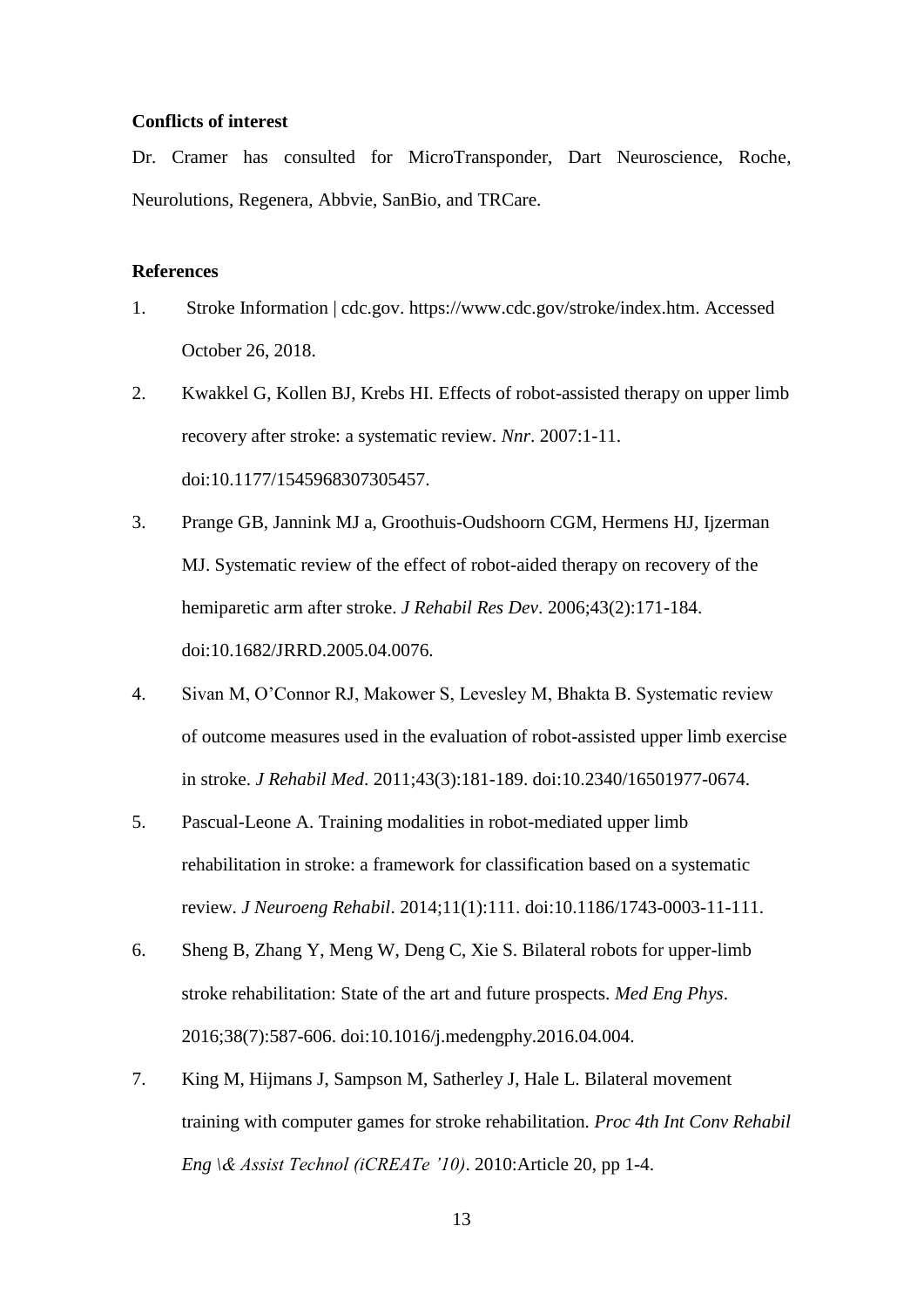doi:j.jns.2006.01.005.

- 8. Swinnen E, Beckwée D, Meeusen R, Baeyens J-P, Kerckhofs E. Does robotassisted gait rehabilitation improve balance in stroke patients? A systematic review. *Top Stroke Rehabil*. 2014;21(2):87-100. doi:10.1310/tsr2102-87.
- 9. Geroin C, Mazzoleni S, Smania N, et al. Systematic review of outcome measures of walking training using electromechanical and robotic devices in patients with stroke. *J Rehabil Med*. 2013;45(10):987-996. doi:10.2340/16501977-1234.
- 10. Rubin MN, Wellik KE, Channer DD, Demaerschalk BM. Systematic review of telestroke for post-stroke care and rehabilitation. *Curr Atheroscler Rep*. 2013;15(8). doi:10.1007/s11883-013-0343-7.
- 11. Johansson T, Wild C. Telerehabilitation in stroke care a systematic review. *J Telemed Telecare*. 2011;17(1):1-6. doi:10.1258/jtt.2010.100105.
- 12. Lohse KR, Hilderman CGE, Cheung KL, Tatla S, Van Der Loos HFM. Virtual reality therapy for adults post-stroke: A systematic review and meta-analysis exploring virtual environments and commercial games in therapy. *PLoS One*. 2014;9(3). doi:10.1371/journal.pone.0093318.
- 13. Dodakian L, McKenzie AL, Le V, See J, Pearson-Fuhrhop K, Burke Quinlan E, Zhou RJ, Augsberger R, Tran XA, Friedman N, Reinkensmeyer DJ, Cramer SC. A homebased telerehabilitation program for patients with stroke. *Neurorehabil Neural Repair*. 2017;31:923-933
- 14. Telerehabilitation in the Home Versus Therapy In-Clinic for Patients With Stroke.<https://clinicaltrials.gov/ct2/show/NCT02360488>
- 15. Venkatesh, V., Morris, M. G., Davis, G. B., & Davis, F. D. (2003). User acceptance of information technology: Toward a unified view. MIS quarterly, 425-478.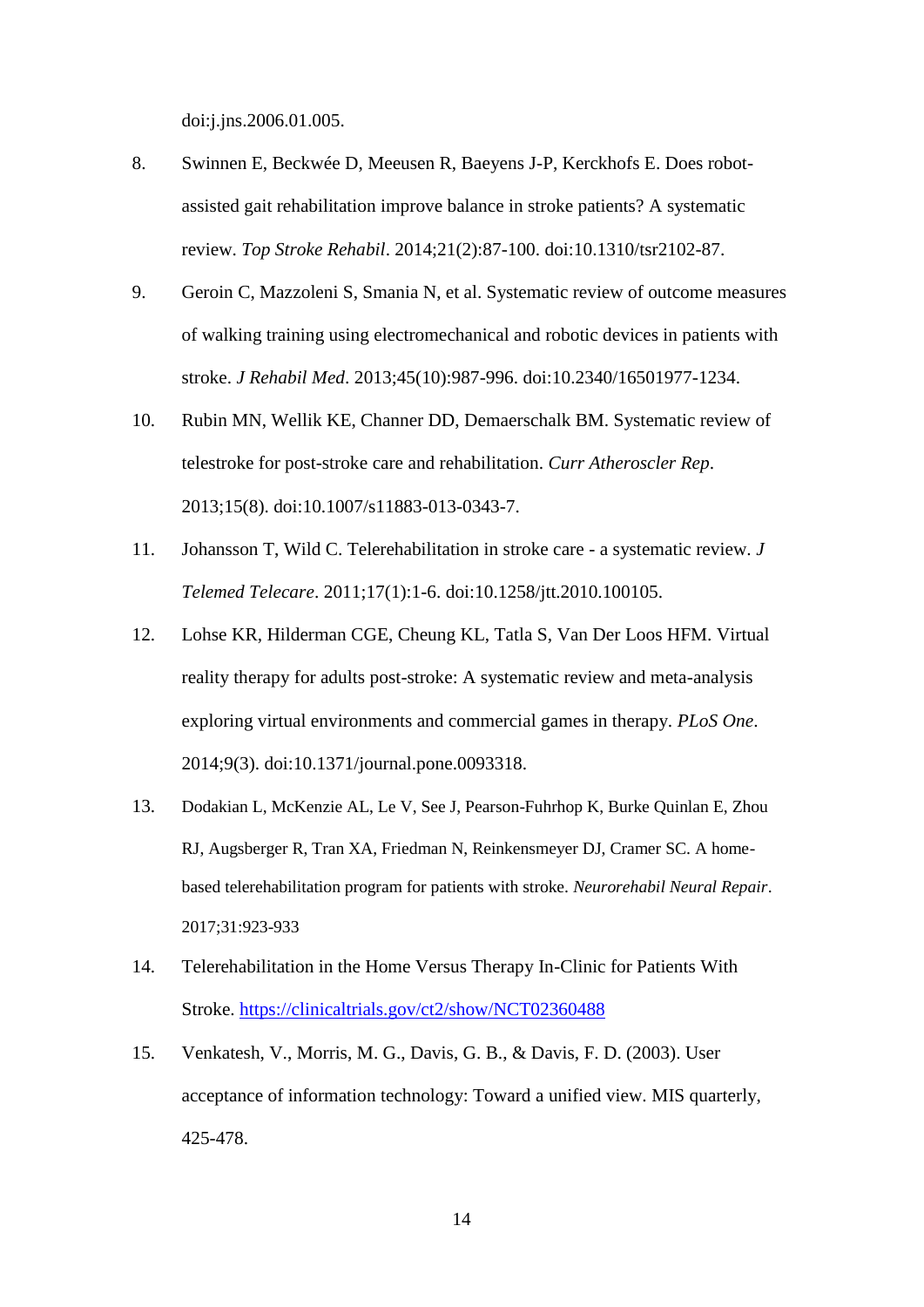#### **Appendixes**

#### **Appendix 1: Definition of constructs in UTAUT model**

*Performance expectancy:* the degree to which an individual believes that using the system will help him or her to attain gains in job performance.

*Effort expectancy*: the degree of ease associated with the use of the system.

*Social influence:* the degree to which an individual perceives that important others believe he or she should use the system.

*Facilitating conditions:* the degree to which an individual believes that an organizational and technical infrastructure exists to support use of the system.

#### **Appendix 2: procedure of the clinical trail**

Subjects received a total of 36 treatment sessions, half supervised and half unsupervised. At the beginning of each supervised session, at the agreed upon time, a treatment therapist at the study site initiated a videoconference (Figure 1) with the subject's telerehabilitation system. The treatment therapist then supervised the subject, using a structured approach, for a 30-minute period during which the therapist observed the patient performing assigned home-based telerehabilitation exercises and tasks, answered questions, reviewed the treatment plan, and on selected days performed brief study assessments. After 30 minutes, the therapist disconnected from the videoconference and the subject completed the remaining 40 minutes of therapy guided by the telerehabilitation system. The 18 unsupervised therapy sessions were performed by the subject at home using the same telerehabilitation system but with no contact with a study therapist. Instead, all 70 minutes of therapy were guided only by the telerehabilitation system. Each unsupervised session began with five minutes of stroke education that was focused on prevention, recognition, response, and management of stroke. This was followed by games and exercises that had been assigned by the treatment therapist previously, offline.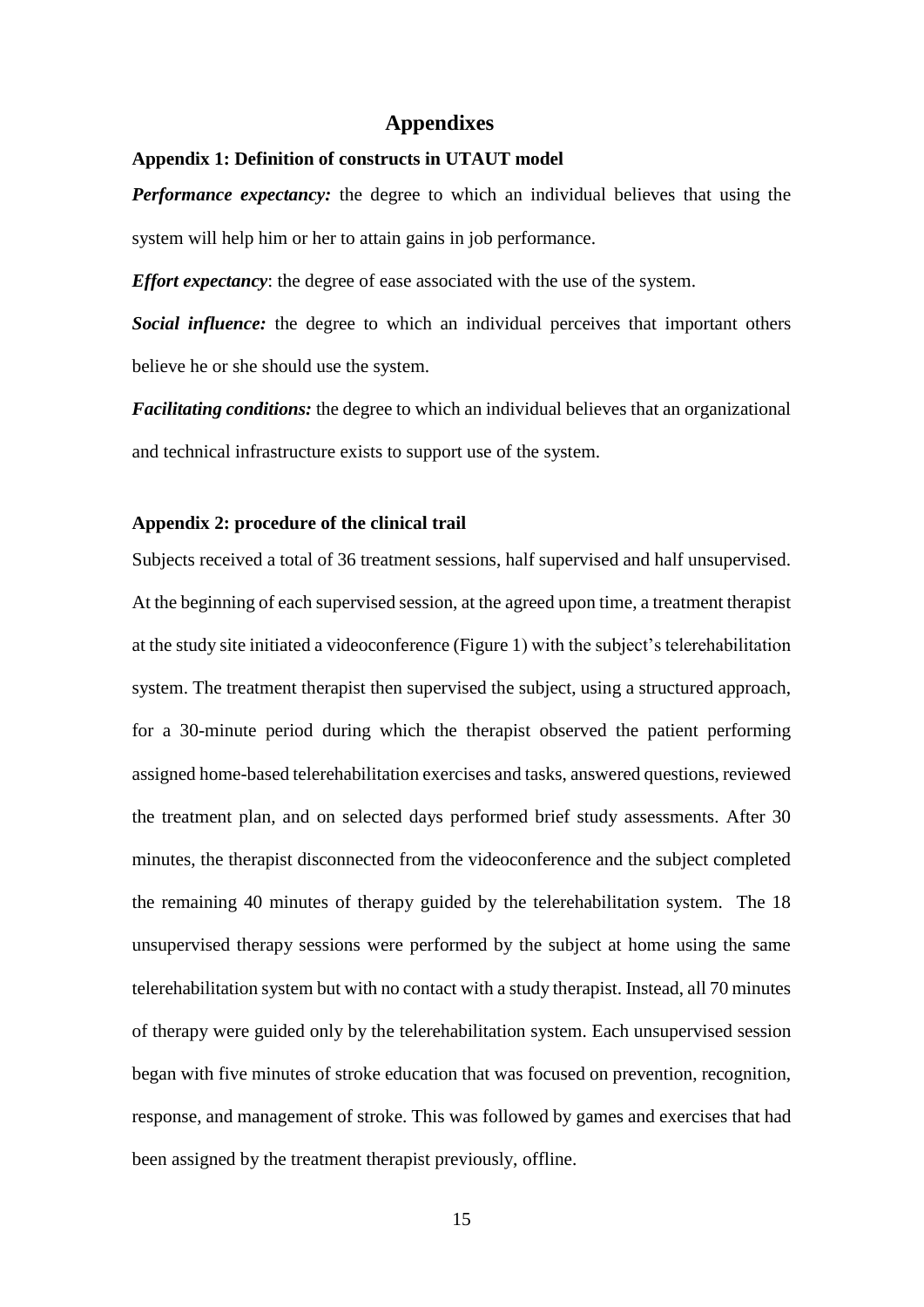## **List of Figures**

**Figure 1. An example of a patient interacting with a treatment therapist using the telerehabilitation system during a supervised session.**





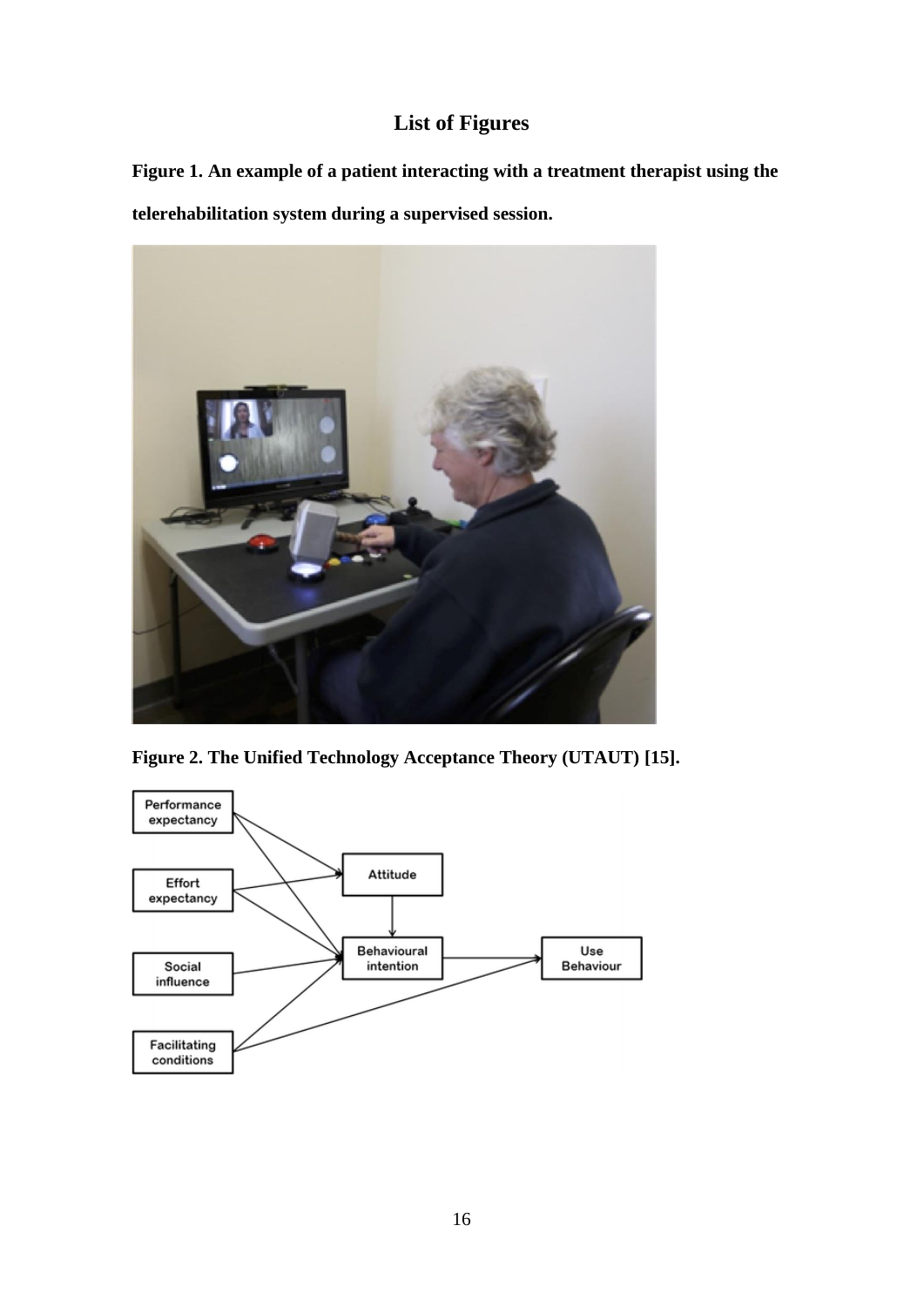## **List of Tables**

### **Table 1. Key components of the telerehabilitation system.**

- Table
- Folding chair
- Computer with monitor, microphone, and speakers
- Verizon wireless modem
- Myo Band
- Wiimote in a pistol-shaped holder
- PowerMate
- PlayStation 3 Eye Move Controller
- Joystick
- Logitech Trackpad
- Standard rehabilitation therapy devices for the upper extremity

## **Table 2. Inclusion and exclusion criteria for patients enrolled in the study program.**

### **Inclusion Criteria:**

1.Age  $\geq 18$  years at the time of randomization

2.Stroke that is radiologically verified, due to ischemia or to intracerebral

hemorrhage, and with time of stroke onset 4-36 weeks prior to randomization

3.Arm motor FM score of 22-56 (out of 66, higher is better) at the Screening Visit

4.Box & Block Test score with affected arm is at least 3 blocks in 60 seconds at the

Screening Visit

5.Informed consent signed by the subject

6.Behavioral contract signed by the subject

## **Exclusion Criteria:**

1.A major, active, coexistent neurological or psychiatric disease, including

alcoholism or dementia

2.A diagnosis (apart from the index stroke) that substantially affects paretic arm

function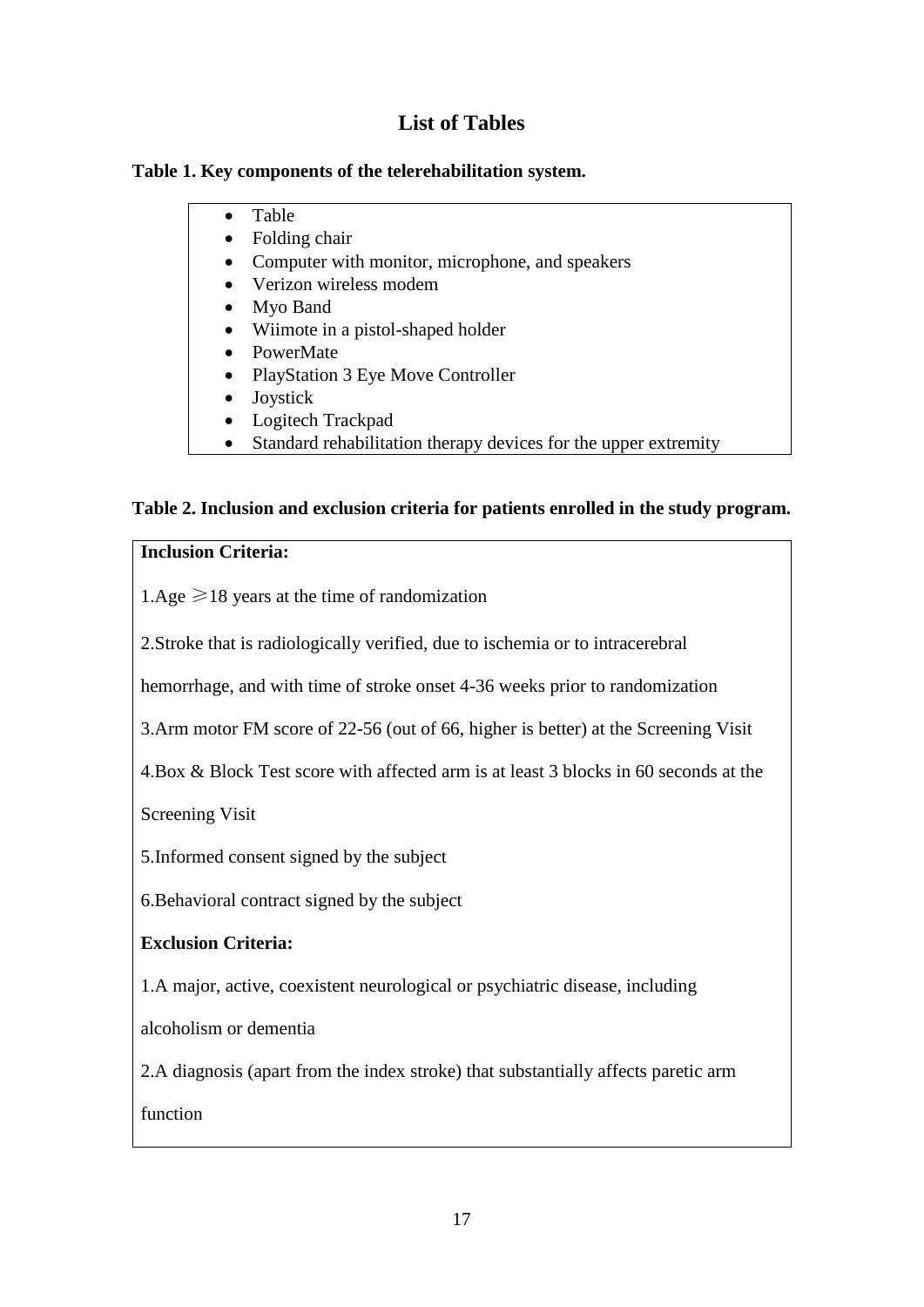3.A major medical disorder that substantially reduces the likelihood that a subject will be able to comply with all study procedures

4.Severe depression, defined as Geriatric Depression Scale Score >10

5.Significant cognitive impairment, defined as Montreal Cognitive Assessment score

 $< 22$ 

6.Deficits in communication that interfere with reasonable study participation

7.A new symptomatic stroke has occurred since the index stroke that occurred 4-36 weeks prior to randomization

8.Lacking visual acuity, with or without corrective lens, of 20/40 or better in at least one eye

9.Life expectancy < 6 months

10.Pregnant

11.Receipt of Botox to arms, legs, or trunk in the preceding 6 months, or expectation that Botox will be administered to the arm, leg, or trunk prior to completion of the 30

Day Follow-Up Visit

12.Unable to successfully perform all three of the rehabilitation exercise test examples

13.Unable or unwilling to perform study procedures/therapy, or expectation of non-

compliance with study procedures/therapy

14.Concurrent enrollment in another investigational study

15.Non-English speaking, such that subject does not speak sufficient English to

comply with study procedures

16.Expectation that subject cannot participate in study visits